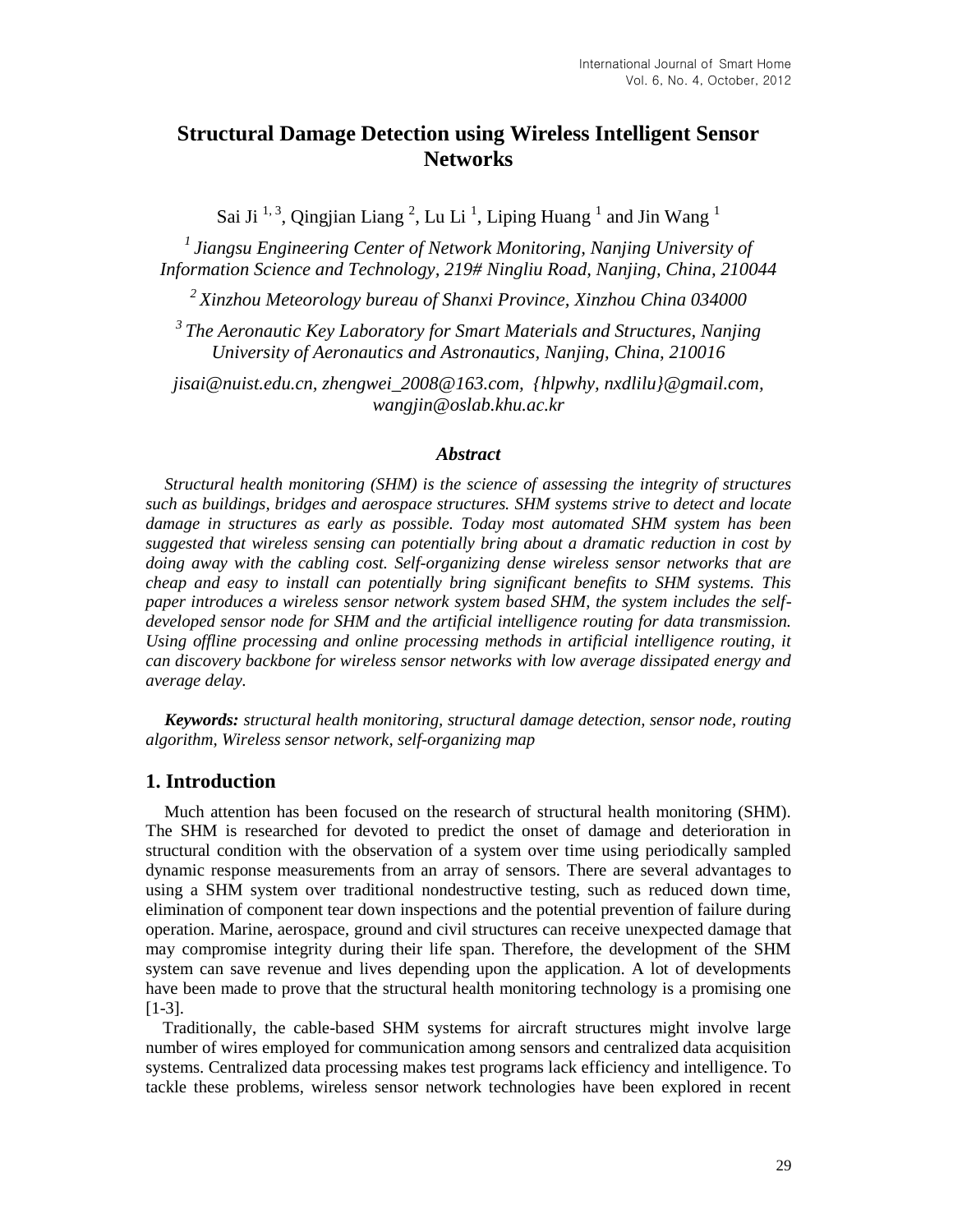years. Mitchell et al [4] proposed the use of distributed computing and sensing to detect damage in critical locations. Krishna [5] proposed a NETSHM system based on wireless sensor network and used flood routing to minimize communication overhead. Wu, J et al [6] proposed a wireless sensor network node designed for exploring structural health monitoring applications and used directed diffusion routing algorithm to monitor the strain distribution.

The research in this paper aims to develop a low-cost, low-power, dedicated wireless sensor node to develop the SHM system, and to present a new routing algorithm for SHM which introduces artificial intelligence techniques to measure the Qos supported by the network. The wireless SHM system can enhance network self-control capability and resource efficiency, and prolong the whole network lifetime.

## **2. The Wireless Sensor Node Design**

The fundamental objective of the wireless sensor network based SHM system is the design of a dedicated high-precision wireless strain sensor node. High-precision means the testing random error is small and replicated measurements can provide closely similar results.

In this paper, this design aims to achieve a node testing accuracy of  $\pm 0.1\%$ . The wireless sensor node in this paper is designed with integrated bridge voltage circuit which enables precise strain measurement, so the resistance strain gauges might be directly connected to the designed wireless sensor nodes and need no other additional instruments. In order to have good testing precision, the bridge voltage provided to the Wheatstone-bridge must have enough accuracy. Because the strain measurement has low-voltage and varying-load features, the series reference scheme is selected for better initial tolerance, temperature coefficient and power dissipation than using shunt reference [7].

In Figure 1, a series reference IC named REF5030 is used for providing the constant voltage for the Wheatstone-bridge circuit. The REF5030 is able to provide a 3V high precision power with excellent temperature drift (3 ppm/ $\mathcal{C}$ ) and high accuracy (0.05%). The instrumentation amplifier AD623 is adopted to amplifier the bridge circuit output and it can offer excellent accuracy. The maximal input offset drift of AD623 is no more than 2  $\mu$ V/°C. The maximal supply current of AD623 is no more than 575  $\mu$ A. Since strain gauges are usually adopted to monitor static signals, a low-pass filter is designed to eliminate the high frequency noise. The voltage follower is adopted to output the filtered voltage signal.



**Figure 1. The Schematic Circuit Diagram for High-precision Strain Measurements**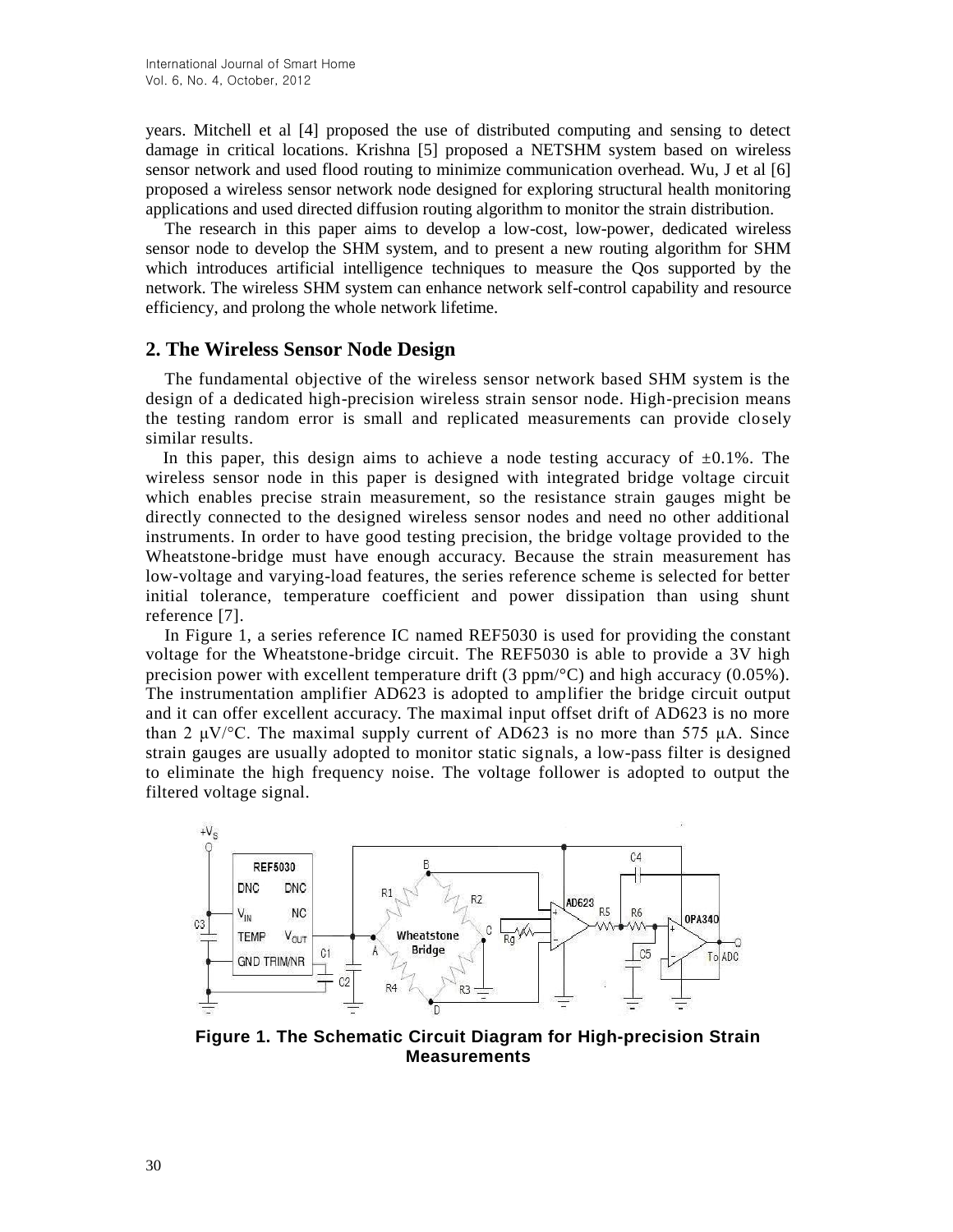A 10-bit analog-to-digital (A/D) converter with a sampling rate of 15 KSPS integrated in an Atmel Mega128 MCU is adopted directly in the node design. It has eight multiplexed single ended input channels. Specifically, in the wireless communication design a TI CC2420 RF transceiver is chosen instead of a CC1000 for the communication capability improvement provided. The CC2420 is a true single -chip 2.4 GHz IEEE 802.15.4 compliant RF transceiver designed for low-power and lowvoltage wireless applications. With 2.4 GHz RF frequency and -25 dBm output power, the wireless transceiver only draws 8.5 mA of current while actively transmitting, guaranteeing the low-power characteristics of the designed wireless node. The circuits of the WSN node are divided to be manufactured on three four-layer printed circuit boards. A dedicated installation box is designed to attach these boards. The reasons for adopting the four-layer circuits and divided design is to sufficiently separate the analog and digital circuit components. The other benefit obtained from the design is that each part can easily be upgraded according to different application requirements. Figure 2 shows the picture of the designed wireless strain node, PZT node and shock-proof encapsulation for lightweight installation. The power to supply the wireless sensor node is designed to use 5V direct current (DC) power since all the components are low-power. Thus, four normal AA batteries can power the complete wireless sensor node.



**Figure 2. The Picture of the Designed Wireless Strain Node, PZT Node, Station Node and Shock-proof Encapsulation**

## **3. Evaluation Systems Setup for SHM**

In order to validate the efficiency of the artificial neural networks routing schemes for SHM, an aircraft plate structure as the typical engineering structure is adopted. Two typical structure states which may be monitored by sensor arrays and indicate structural damages are researched such as joint failure and strain distribution change. The system is used for bolt loosening monitoring which based on the structural vibration response.

The setup of the practical system is shown in Figure 3. The structure is a  $2m \times 1.2m$ aviation hard aluminum (the type is LY12) plate with 2.5mm thick, fastened to a steel frame by 64 bolts. The bolts are deployed around the frame with a distance of 100mm. Except for the edge area with 100mmⅹ110mm area to arrange the bolts; the whole structure is divided averagely into eight substructures with the dimension of 450mm × 490mm. Each substructure is divided into 9 sub-areas which are all embedded four strain gauges. The dimension of every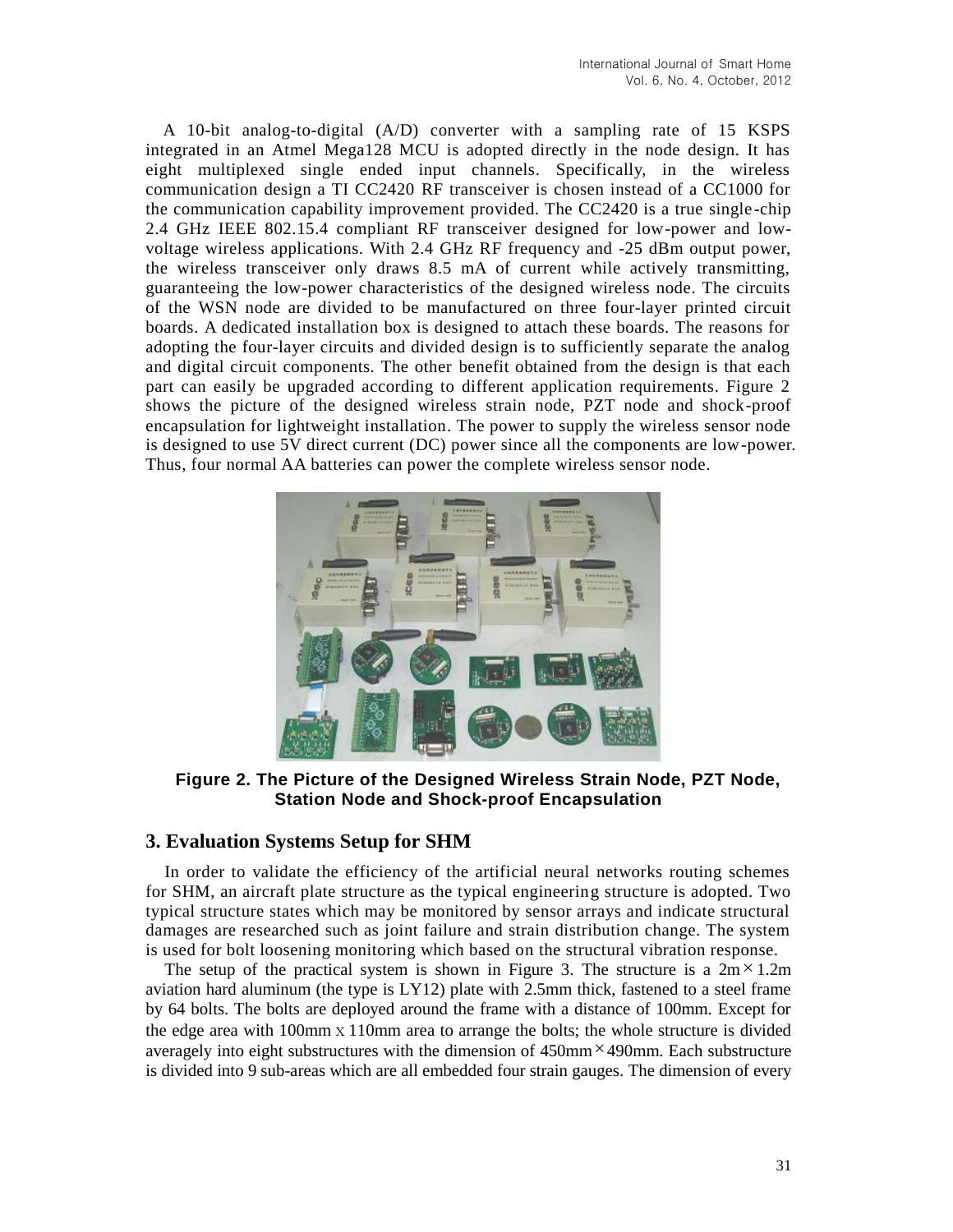sub-area is 150mm × 140mm. 12 piezoelectric ceramic sensors with 10mm diameter are fixed on the corners of each substructure. Based on the designed multi-agent wireless sensor network architecture, this evaluation system should demonstrate following functions: the sensor network can automatically choose sensor nodes, self-organize wireless sensor network backbone formation , integrate suitable sensor data to localize the joint failure around the frame, and the static load on the structure which cause the strain distribution change in the structure. In this paper, a loading equipment is used to change the strain distribution in the plate. When the concentrated load is applied on the structure or the applied position changes, the strain distribution changes correspondingly and the output mode of the strain sensor nodes changes too. The different pattern data decide the different load position. The pattern recognition method is the minimum-distance classification. The distance between two patterns is calculated using the Euclidean distance.



**Figure 3. The Picture of the Evaluation Structure and System** 

## **4. Artificial Intelligence Routing Algorithm**

In our research, a novel routing algorithm is proposed, which is called Artificial Neural Networks Routing (ANNR) algorithm. As is depicted in Figure 4, a data transmission path is selected to localize the joint failure around the frame. In this scenario, every node has a radio transmitter power and a radio receiver sensibility, which defines an average radio range. Following each node in the transmission path, sensor data can be sent to the base station. This processing is called *network backbone formation*. Our method to enhance this solution is based on the introduction of artificial intelligence techniques in the WSNs: fuzzy logic [8], artificial neural networks and expert systems. Although several approaches which used different AI techniques [9-11] have been proposed to deal with the issue, only a few [12, 13] have considered the possibility of implementing an AI technique inside a sensor node.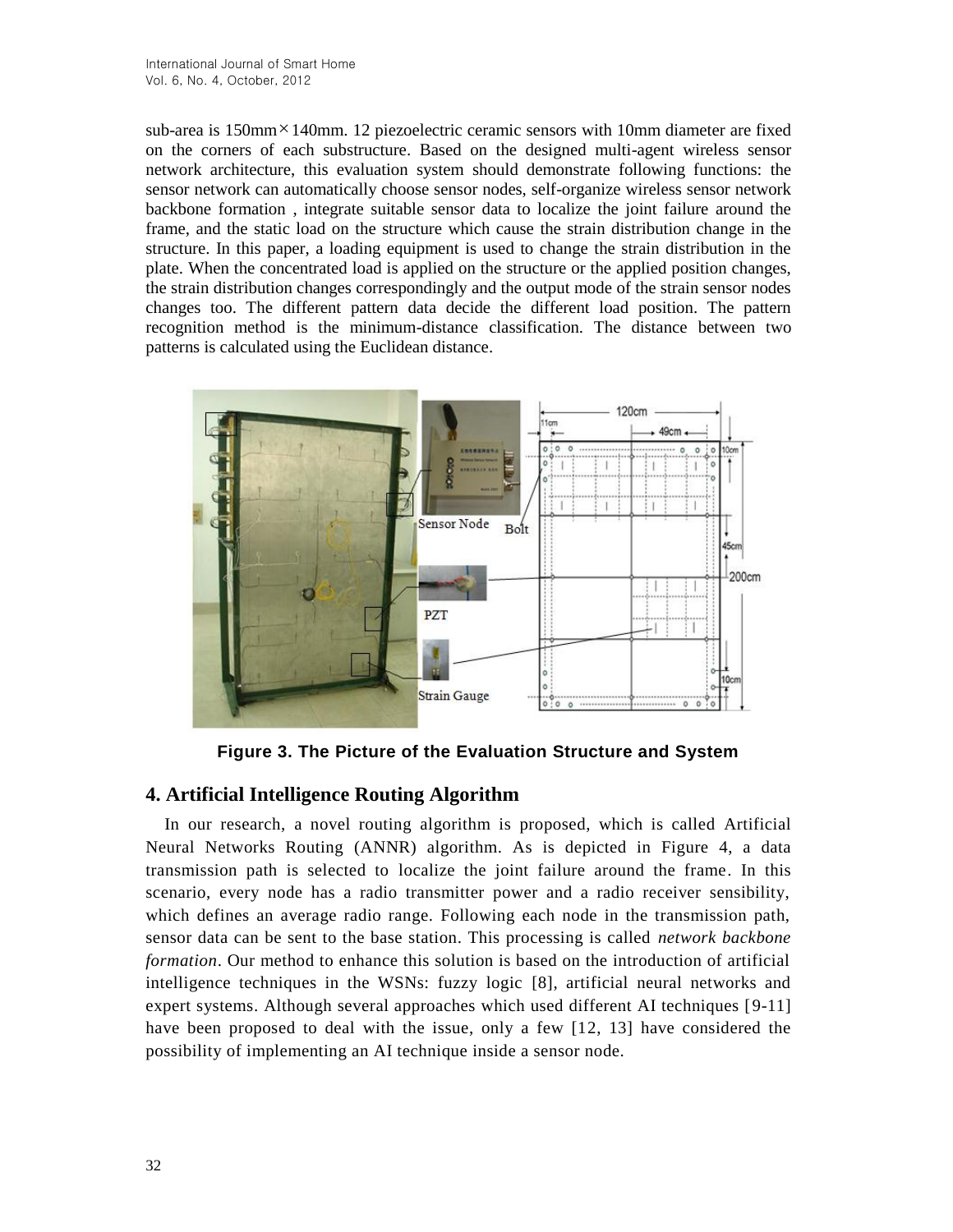Due to the processing constraints, we have to consider in a sensor node, the best suited, among all these techniques, is self-organizing-map (SOM). This kind of artificial neural network is based on the self organization concept; it can form a novel backbone through the shortest path algorithms, and keeps the well Qos in each sensor node at the same time.



**Figure 4. Event Transmission from a Source to a Base Station**

#### **4.1. Network Backbone Formation**

To form a network backbone, we should find paths from the base station  $v_r$  to every node with minimum cost. This problem is similar to the shortest path finding, which has been studied in mathematics as a particular discipline called Graph Theory. For a wireless sensor network with *n* sensors, we can define it as communication graph. A communication graph can be viewed as an undirected digraph *G (V, E)*, where *V* represents the set of all sensor nodes in the network and *E* represents the set of edges. Two nodes  $v_i$  and  $v_j$  are said to have an edge in the graph if the distance between them is less than transmission range. And we assume that all the links in networks are symmetrical, that is, if node  $v_i$  reach node  $v_j$ , then the node  $v_j$  and also reach the node  $v_i$ .

In 1959, Edsger Wybe Dijkstra devised a simple algorithm for computing shortest paths in a graph. We propose a modification on Dijkstra's algorithm to adapt to wireless sensor networks. The new algorithm is called Artificial Neural Networks Routing, ANNR. The proposed algorithm can be depicted as Figure 5. Each pair  $(v_r, v_i)$  in the wireless sensor network executes the following four steps: initialization, main loop, forward extension and backward extension.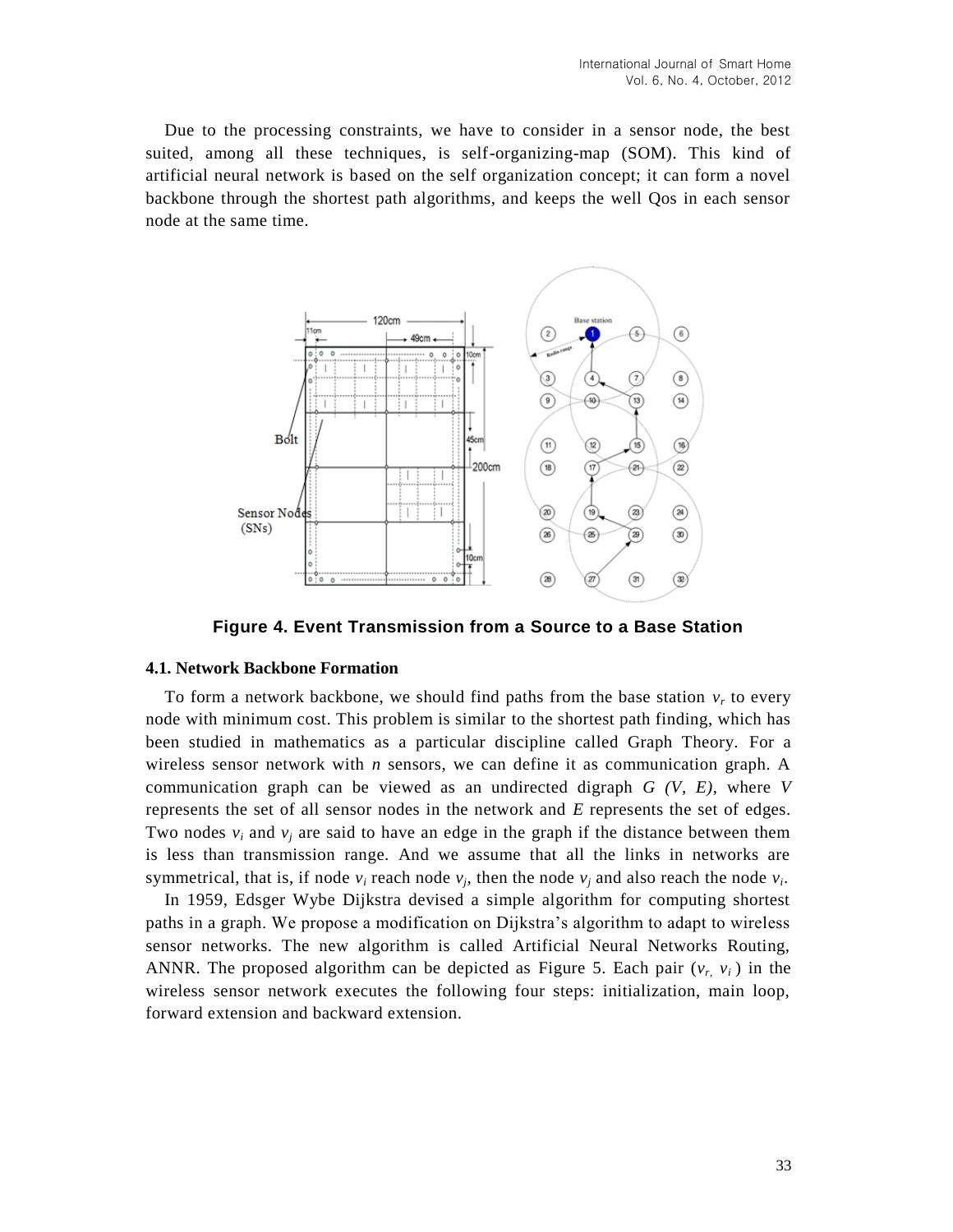Algorithm 1 shortest path algorithm in WSNs Let  $d$  d be an  $n \times n$  matrix and let  $H$  be an empty priority queue **For each** pair  $(v_r, v_i) \in V \times V$ **do** {initialization} if  $(v_r, v_i) \in E$  then  $d[v_r, v_i] \leftarrow \omega(v_r, v_i)$ **else**  $d\left[v_r,v_i\right] \leftarrow +\infty$ Add edge  $(v_r, v_i)$  to  $H$  with priority  $d[v_r, v_i]$ **while**  *H* is not empty **do** {main loop} extract from  $H$  a pair  $(v_r, v_i)$  with minimum priority  **for each** edge  $(v_i, v_j) \in E$  leaving  $v_i$  **do**  {forward extension} **if**  $d[v_r, v_i] + \omega[v_r, v_j] < d[v_r, v_j]$  then  $d[v_r, v_i] \leftarrow d[v_r, v_i] + \omega[v_i, v_i]$ decrease the priority of  $\left(\nu_r,\nu_j\right)$  in  $H$  to  $\ d\left[\,\nu_r,\nu_j\,\right]$ **for each** edge  $(v_j, v_r) \in E$  entering  $v_r$  **do** {backward extension} **if**  $\omega[v_i, v_r] + d[v_r, v_i] < d[v_j, v_i]$  then  $d[v_i, v_j] \leftarrow \omega[v_i, v_r] + d[v_i, v_j]$ decrease the priority of  $\left(\nu_{_j},\nu_{_i}\right)$  in  $H$  to  $\ d\left[\,\nu_{_j},\nu_{_i}\,\right]$ **return** *d*

**Figure 5. Shortest Path Algorithm in WSNs**

The algorithm maintains a matrix *d* that contains at any time an upper bound to the distances in the network graph. The upper bound  $d[v_r, v_i]$  for base station node and other sensor node of pair  $(v_r, v_i)$  is initially equal to the edge weight  $\omega(v_r, v_i)$  if there is an edge between  $v_r$  and  $v_i$ , and  $+\infty$  otherwise. The algorithm also maintains in a priority queue *H* each pair  $(v_r, v_i)$  with priority  $d[v_r, v_i]$ . The main loop of the algorithm repeatedly extracts from *H* a pair  $(v_r, v_i)$  with minimum priority, and tries to extend at each iteration the corresponding shortest path by exactly one edge in every possible direction. This requires scanning all edges leaving  $v_i$  and entering  $v_r$ . Finally, the shortest path is formed.

Once a minimum cost path from the base station node to other nodes is formed, a way of measuring the edge weight parameter  $\omega(v_r, v_i)$  must be defined. Considering network reliability, availability, communication security and robustness in wireless sensor networks, the edge weight parameter  $\omega(v_r, v_i)$  cannot be defined simply as the number of hops or the physic distance, it should take account into the Quality of Service.

Due to the distributed feature of sensor networks, we define the Qos level in a spread way. Each node  $v_i$  tests every neighbor  $v_j$  link quality with the periodical transmissions of a specific packet named ping. Because the ping requires acknowledgment (ACK), the way node  $v_i$ receives this ACK determines a specific Qos environment, expressed on the four metrics elected: latency, throughput, and error rate and duty cycle. These are the four metrics we have defined to measure the related Qos parameters. Once a node has tested a neighbor link Qos, it calculates the distance to the root using the obtained Qos value *qos* . The expression (1)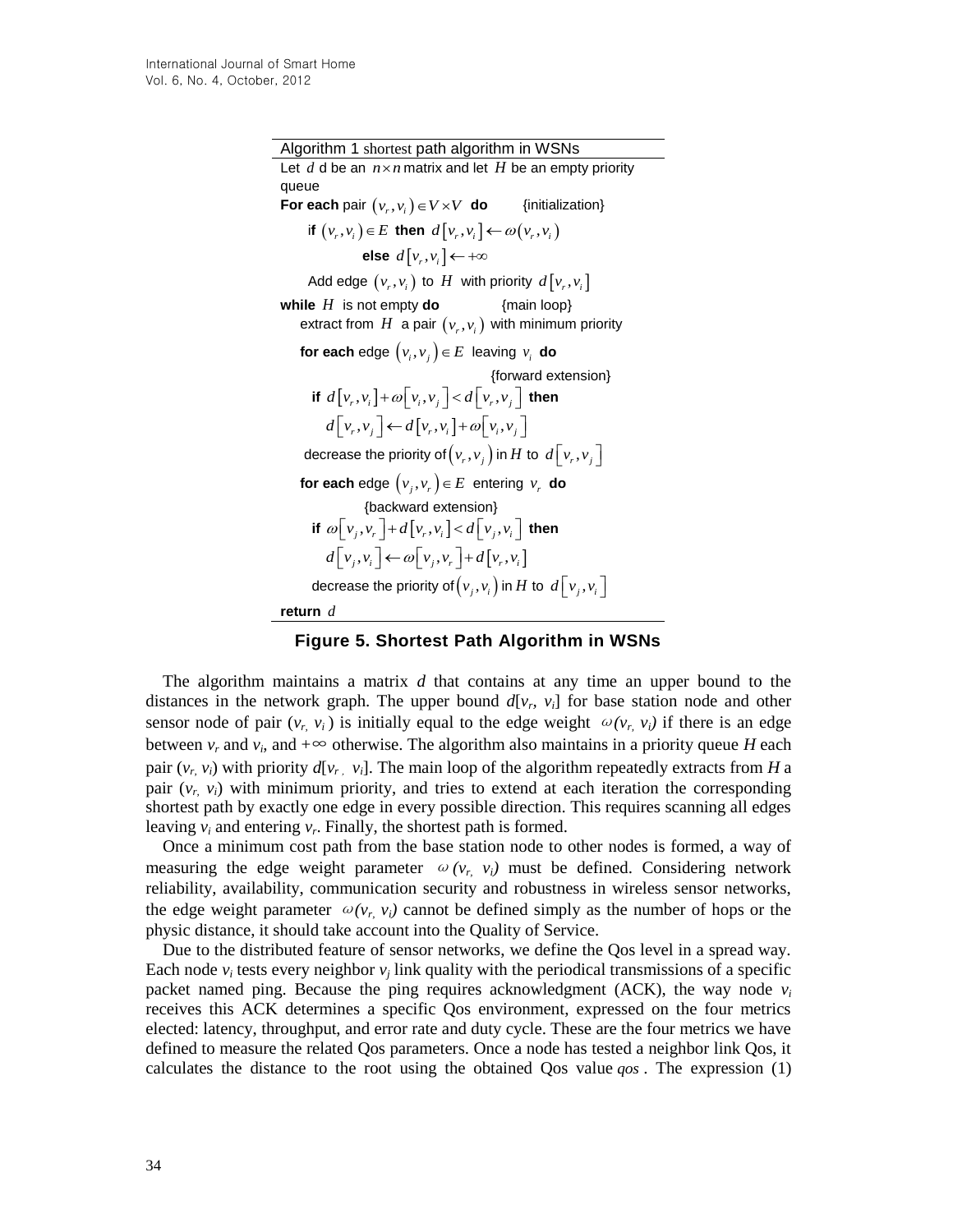represents the way a node  $v_j$  calculates the distance to the base station node  $v_r$  through node  $v_i$ , where *qos* a variable whose value is obtained as an output of a neural network. According to this strategy, data from source nodes travel through dynamic paths, avoiding the region with the worst quality of service levels.

$$
d\left[v_j, v_r\right] = d\left[v_i, v_r\right] \cdot qos\tag{1}
$$

#### **4.2. Self-organizing Map**

Self-organizing map (SOM) is a data visualization technique invented by Professor Teuvo Kohonen [14] which reduces the dimensions of data through the use of selforganizing neural networks. SOM is a type of unsupervised learning. The goal is to discover some underlying structure of the data. Kohonen's SOM is called a topologypreserving map because there is a topological structure imposed on the nodes in the network. A topological map is simply a mapping that preserves neighborhood relations. Every neuron is organized in a unidirectional two layers architecture (Figure.6.). The first one is the input layer, formed by *m* neurons, one per each input variable. The second layer is output layer which usually formed by a rectangular grid with  $n \times n'$ neurons. Each neuron is represented by an *m-dimensional* weight. And we assume that the network is fully connected - all nodes in input layer are connected to all nodes in output layer. In SOM we can distinguish two phases, the training process and the mapping process. Due to the constrains on data processing and power consumption in WSNs. The training process with a high computational cost should be implemented over a central data processing unit (also called *offline processing*). Contrary to this, the mapping process does not implies a high computational cost and can be implemented on every sensor node (also called *online processing*).



**Figure 6. Self-organizing Map Architecture**

In the training phase, neurons from the second layer compete for the privilege of learning among each other, while the correct answer is not known. In order to train the network, we construct a self-organizing map using a high performance neural network tool on a personal computer instead of on wireless sensor network. We call this process *offline training process*. Once we have ordered the neurons on the Kohonen layer, we identify each one of the set of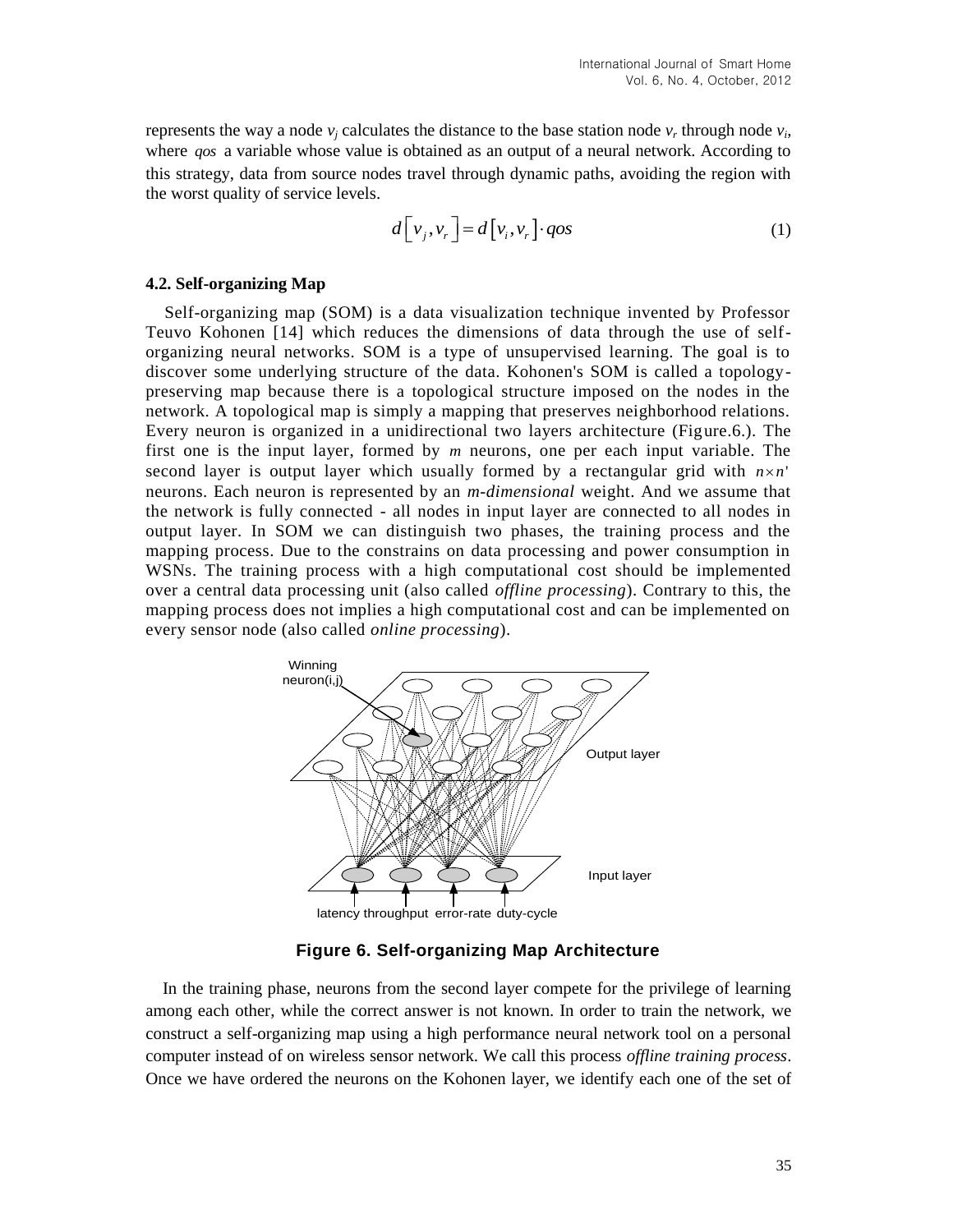150 input samples with an output layer neuron. According to this procedure, the set or 150 input samples is distributed over the SOM. These samples allocated in the SOM form groups with similar characteristics. This way, we obtain a map formed by clusters, where every cluster corresponds with a specific QoS and is assigned a neuron of the output layer.

In the mapping process, every sensor node measures the QoS periodically running a ping application with every neighbor, which determines an input sample. After a node collected a set of input samples, it runs the wining neuron election algorithm and obtains the QoS value *qos* . This value is employed to modify the distance to the base station node using the expression (1). Because the mapping process is implemented by the wireless sensor network, we have called this process online mapping processing.

## **5. Evaluation Experiment Results**

For the wireless strain node, the relationship between the output of the voltage change  $\Delta V$  and the strain parameter variation  $\Delta \varepsilon$  is as following:  $\Delta V = \frac{\Delta}{I} * \Delta \varepsilon$ 4  $\Delta V = \frac{K}{4} * \Delta \varepsilon * V$ . K is the sensitivity coefficient of the strain gauge,  $K = 2$ . V is the bridge voltage provided,  $V = 3v$ . Table 1 shows the strain data from SN9 to SN12. These strain data could be used for the trained data to decision making of static load localization. Table 2 lists a part of the monitoring result when bolt 1, 2, 3 is loosening respectively.

**Table 1**. **Strain Data from SN9 to SN12 in Evaluation Structure (unit: )**

|    | <b>Loading Locallization</b> |     |    |                         |       |      |    |        |      |     |  |
|----|------------------------------|-----|----|-------------------------|-------|------|----|--------|------|-----|--|
| SN | N <sub>0</sub><br>load       |     | 2  | $\overline{\mathbf{3}}$ | 4     | 5    | 6  |        | 8    | -9  |  |
| 9  |                              | 18  | 18 | $\overline{4}$          | 25    | 32   |    | 16 272 | 80   | 33  |  |
| 10 |                              | 269 | 36 | 23                      | 0     | 3    | -8 | $-25$  | $-7$ | -8  |  |
| 11 | $\mathbf{0}$                 | 37  | 46 | 25                      | 39    | 50   | 45 | 106    | 121  | 324 |  |
| 12 |                              | 8   | 45 | 320                     | $-10$ | $-4$ | -9 | -68    | -35. | -31 |  |

| Mode         |      | $\mathcal{D}$ | 3    |
|--------------|------|---------------|------|
| $\mathbf{0}$ | 2.36 | 2.01          | 2.31 |
|              | 1.03 | 3.18          | 2.2  |
| 2            | 2.54 | 0.74          | 2.21 |
| 3            | 1.35 | 1.98          | .28  |
| 4            | 2.15 | 3.18          | 2.7  |
| 5            | 1.43 | 2.61          | 2.08 |
| 6            | 1.91 | 2.67          | 2.21 |
|              | 1.86 | 1.58          | 2.25 |
| 8            | 1.75 | 3.24          | 2.35 |
| 9            | 2.54 | 2.56          | 2.45 |
| 10           | 2.33 | 2.58          | 2.15 |

**Table 2. The Euclidean Distance of Different Modes**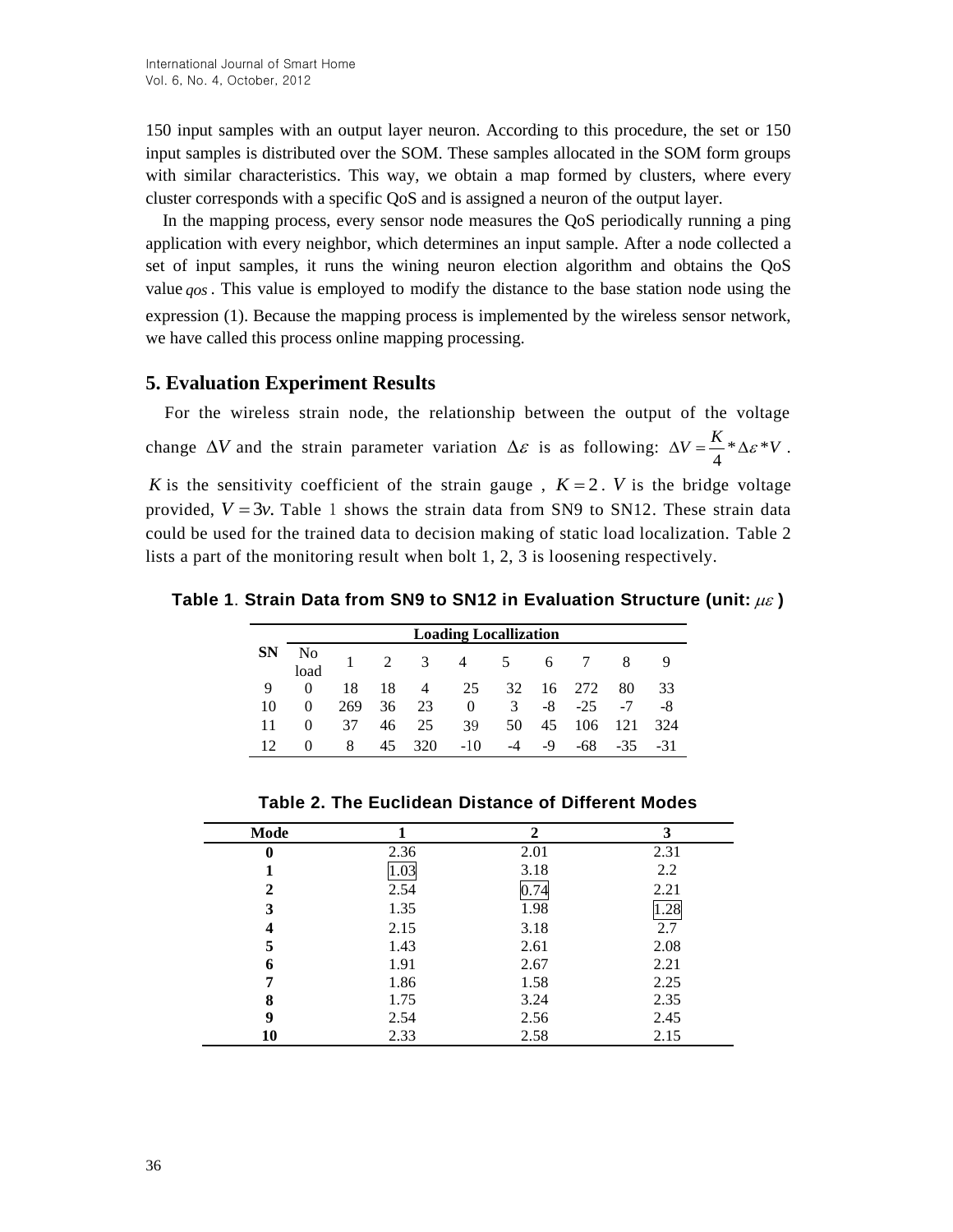### **6. Conclusions**

In this paper, we develop a miniature, high-precision, and shock-proof wireless sensor node to develop the SHM system, which is designed for multi-channel strain gauge signal conditioning and monitoring. An evaluation system for SHM is built to test the artificial intelligence routing schemes. Using *offline processing* and *online processing methods* in artificial intelligence routing, it can discovery backbone for wireless sensor networks with low average dissipated energy and average delay. For future work, we would like to have a better study of noise influence in the physical channel in order to make experiments in real SHM environments.

## **Acknowledgements**

This work was supported by the Natural Science Foundation of the Jiangsu Higher Education Institutions of China (Grant No. 11KJB520011 ), a Project Funded by the Priority Academic Program Development of Jiangsu Higher Education Institutions , the Natural Science Foundation of China (grant no. 50830201 and 60772072) and the Aeronautic Science Foundation of China (grant no. 04A52002). Sai Ji is the corresponding author.

## **References**

- [1] Y. Fujino and M. Abe, "Structural health monitoring current status and future", Proc. of the 2nd Europ. Workshop on SHM, **(2004)** July 7-9; Munich, Germany.
- [2] Q. Chang and S. F. Yuan, "A design strategy of structural health management system", the International Journal of Applied Electromagnetics and Mechanics, vol. 33, no. 3-4, **(2010)**.
- [3] L. Qiu and S. F. Yuan, "A phase synthesis time reversal impact imaging method for on-line composite structure monitoring", Smart Structures and Systems, vol. 8, no. 3, **(2011)**.
- [4] K. Mitchell, S. Sana, P. Liu, K. Cingirikonda, V. S. Rao and H. J. Pottinger, "Distributed computing and sensing for structural health monitoring systems Smart Structures and Materials", Smart Electronics and MEMS, Proceedings of SPIE, 3990, **(2000)** June, USA
- [5] K. C. Krishna, "Design of wireless sensor network based structural health monitoring systems", Ph. D. Thesis Faculty of the graduate School, University of Southern California. California, USA, **(2006)**.
- [6] J. Wu, S. F. Yuan, X. Zhao, Y. Yin and W. S. Ye, "A wireless sensor network node designed for exploring structural health monitoring applications", Smart Mater. Struct., vol. 16, **(2007)**.
- [7] [http://www.maxim-ic.com/an4003.](http://www.maxim-ic.com/an4003)
- [8] Z. Mohammad, "Fuzzy based approach for Load balanced distributing database on Sensor Network", International Journal of Future Generation Communication and Networking, vol. 3, no. 2, **(2010)**, pp. 41-52.
- [9] J. S. Yoon, H. M. Kim, G. J. Lee, I. H. Kim and Y. Park, "Secure distribution of neural networks in wireless sensor networks", International Journal of Security and Its Applications, vol. 1, no. 2, **(2007)**, pp. 1-8.
- [10] A. Talekder, R. Bhatt, S. Chandramouli, L. Ali, R. Pidva and S. Monacos, "Autonomous resource management and control algorithms for distributed wireless sensor networks", in: The 3rd ACS/IEEE International Conference on Computer Systems and Applications, **(2005)** January 3-6; Cairo, Egypt.
- [11] S. F. Yuan, L. Wang and G. Peng, "Neural network method based on a new damage signature for structural health monitoring", Thin Walled Structure, vol. 43, Issue 4, **(2005)**, pp. 553-563.
- [12] A. A. Abbasi and A. Kamal, "An Intelligent Neural-Wireless Sensor Network Based Schema for Energy Resources Forecast", International Journal of Advanced Science and Technology, vol. 33, **(2011)** August, pp. 121-130.
- [13] A. Nikdel, A. M. Bidgoli and M. H. Yektaie, "A new Scheduling Mechanism Inspired of Artificial Immune System Algorithm for Wireless Sensor Networks", International Journal of Smart Home, vol. 5, no. 4, **(2011)**, pp. 1-16.
- [14] T. Kohonen, "The self-organizing map", in: Proceedings of the IEEE, vol. 78, no. 9, **(1990)**, pp. 1464-1480.